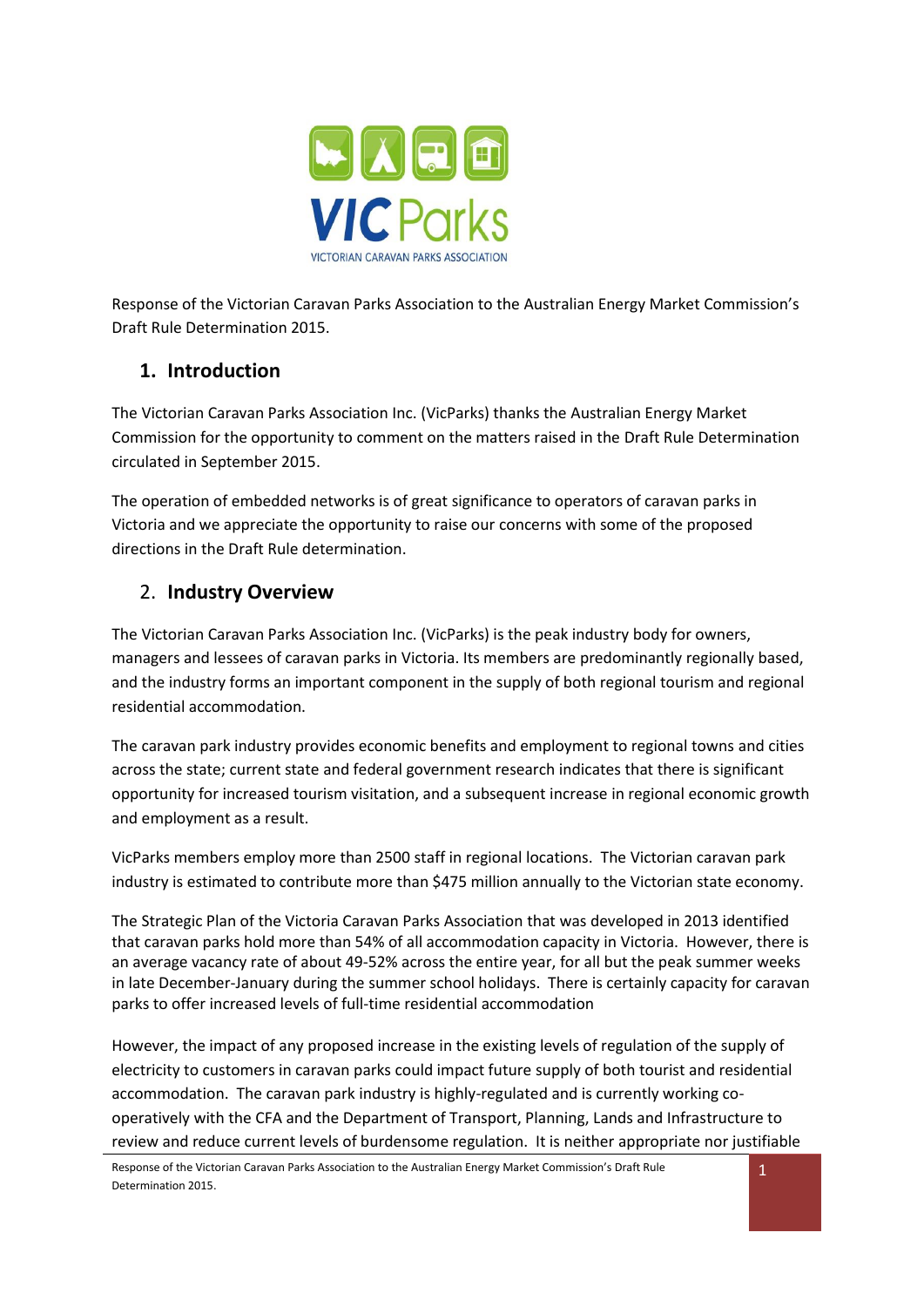to impose further licensing regulations for the supply of a service to caravan park customers that is incidental and not central to the caravan park business. To date these embedded networks have operated adequately under General Exemption Orders and we see no demonstrated rationale in the Draft Ruling to advocate for any change.

A review of the industry conducted by independent consultants in 2012 identified the high level of small business ownership of caravan parks, which in the main are owned and operated as family businesses in regional locations. Imposing higher levels of regulatory burden increases the attractiveness of the option for owners to sell up their business and realise a greater commercial return for their freehold land in response.

This would negatively impact on the current state government planning activity to grow regional economies through increased tourism and associated industries.

# **3. Types of Caravan Parks**

| <b>DESCRIPTION</b>                                    | <b>CUSTOMER BASE</b>                                                                                                                                                          | <b>COMMENTS</b>                                                                                                                                                                                                                    |
|-------------------------------------------------------|-------------------------------------------------------------------------------------------------------------------------------------------------------------------------------|------------------------------------------------------------------------------------------------------------------------------------------------------------------------------------------------------------------------------------|
| Part 4A Residential<br>Park                           | Solely for Part 4A Site Tenants<br>who own their own dwelling<br>and enter into a site<br>agreement to rent the site on<br>which their home is occupied.                      | This is a growing segment of the market<br>which provides affordable housing in a<br>'gated' community with many shared<br>facilities for use by the homeowners.                                                                   |
| "Hybrid" Caravan<br>Park - Both Part 4A<br>and Part 4 | Mixed customer base,<br>comprising a mix of tourists<br>on short-stay visits, Part 4<br>Residents who rent their<br>dwelling from the park owner,<br>and Part 4A Site Tenants | Hybrid parks gear their business and service<br>delivery around two entirely different<br>customer bases. Tourists and permanent<br>residents have entirely different needs which<br>must be balanced to the satisfaction of each. |
| <b>Tourist Parks</b>                                  | A park that is purely focused<br>on providing accommodation<br>for tourists in either the park's<br>own cabins, on annuals' sites<br>or on caravan or camping<br>sites.       | While some of these parks are large and<br>belong to successful marketing chains, many<br>of these parks have less than 100 sites and<br>rely solely on the tourist market.                                                        |

There are a number of operating models for the conduct of a commercial caravan park that offers guest accommodation to both permanent residents and holiday customers.

# **4. General Remarks**

The Victorian Caravan Parks Association (VicParks) strongly opposes any proposal to introduce into caravan park operations a requirement for an Embedded Network Manager as outlined in the Draft Rule Determination. Whilst there may be an argument for the introduction of ENMs in other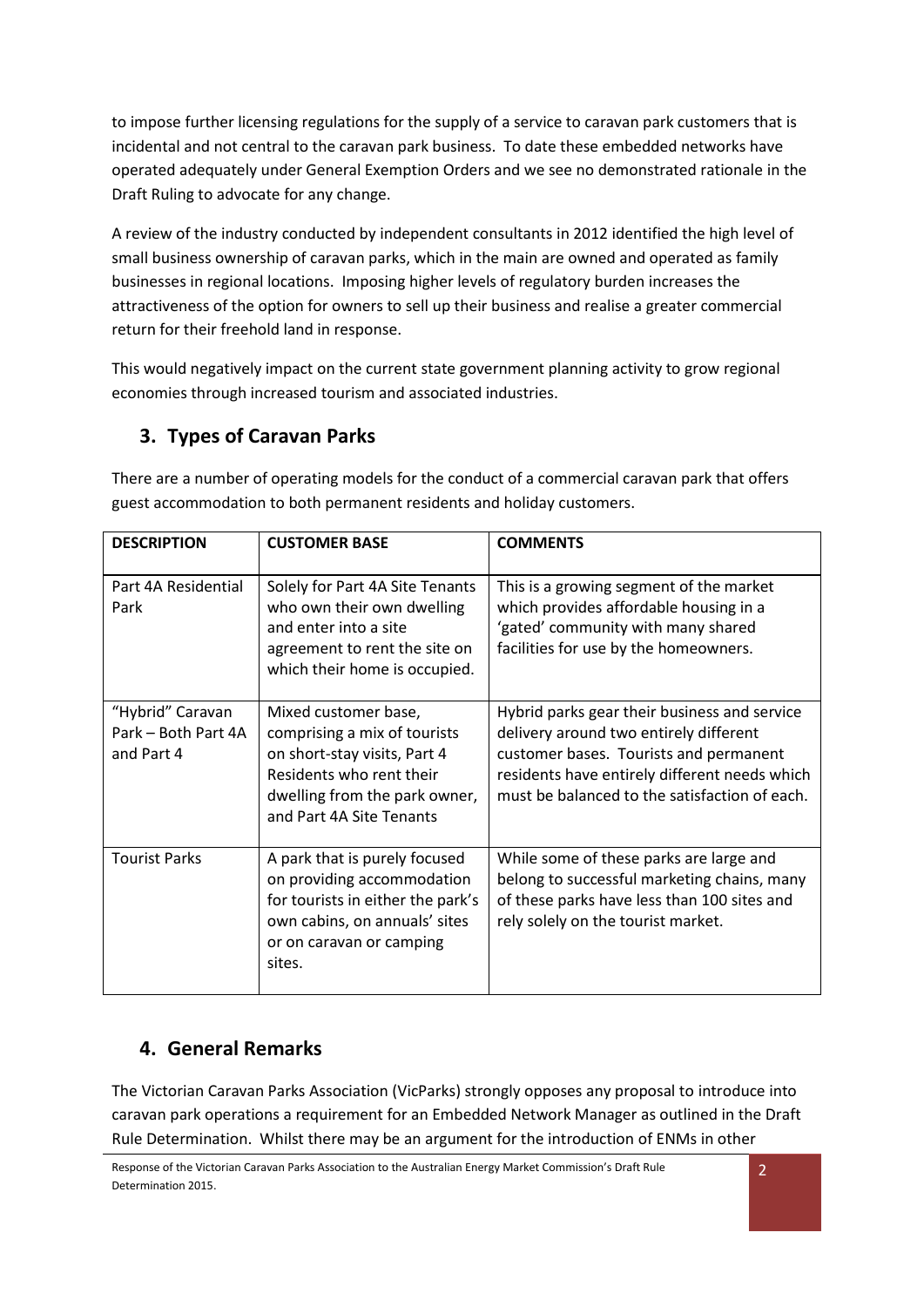commercial environments such as mining, construction, transport, civil and building, etc, to better regulate selling of electricity and protect customers in those environments, this proposal is not workable in caravan park operations.

In Victoria there are a number of legislative protections for long- and short-term residents in caravan parks.

The Essential Services Commission determines the maximum charges that can be charged to park customers by caravan park operators for the Supply and Usage of electricity. These charges are reviewed annually by the Essential Services Commission, and cover the differential pricing structures of the 5 main electricity retailers that operate across the state of Victoria, namely, Powercor, SP AusNet, United Energy, Citipower, and Jemena. It should be noted that not all of these retailers offer a state-wide service.

It should also be noted that caravan park owners that operate as embedded network retailers are responsible for the cost of supplying, providing and maintaining all the electrical infrastructure from the street to the individual site and connection to the meter situated on or adjacent to the site occupier's dwelling. Unlike renters in other accommodation sectors, residents in caravan parks are not required to contribute to the cost of meters, maintenance or other infrastructure supply costs.

In addition, the Victorian Government's Residential Tenancies Act that sets out the rights and responsibilities of both park operators and their customers specifically requires that park operators must charge their caravan park customers at a rate that is comparable with that charged to noncaravan park customers by the relevant retailer.

Specifically, the Residential Tenancies Act (1977) Part 4A Section 206ZH requires that

*(1) A site owner must not seek payment or reimbursement for a cost or charge under …that is more than the amount that the relevant supplier of the utility would have charged the site tenant.*

The current exemption for caravan parks owners to operate as an embedded network retailer without a licence requirement has been in place for decades; to a large extent this exemption recognises the unique status of caravan park operators as operating to provide a service to their customers rather than operating a for-profit electricity retail business.

The proposal in the Draft Ruling for an EMN to assist customers to choose their supplier of electricity does not appear to demonstrate sufficient consideration of the already complex operational issues for caravan park businesses that operate as an embedded network retailer to provide this service to their customers. Essentially, caravan park owners do not run energy sale businesses. They run tourism and accommodation businesses in caravan parks. In the operation of these businesses they provide a service to supply and maintain the necessary infrastructure to deliver electricity to park customers. They charge for this service at the rate recommended annually by the Essential Services Commission. They do not and may not by law charge their customers for the cost of providing the infrastructure of individual powerhead meters, and for the cost of maintaining this infrastructure.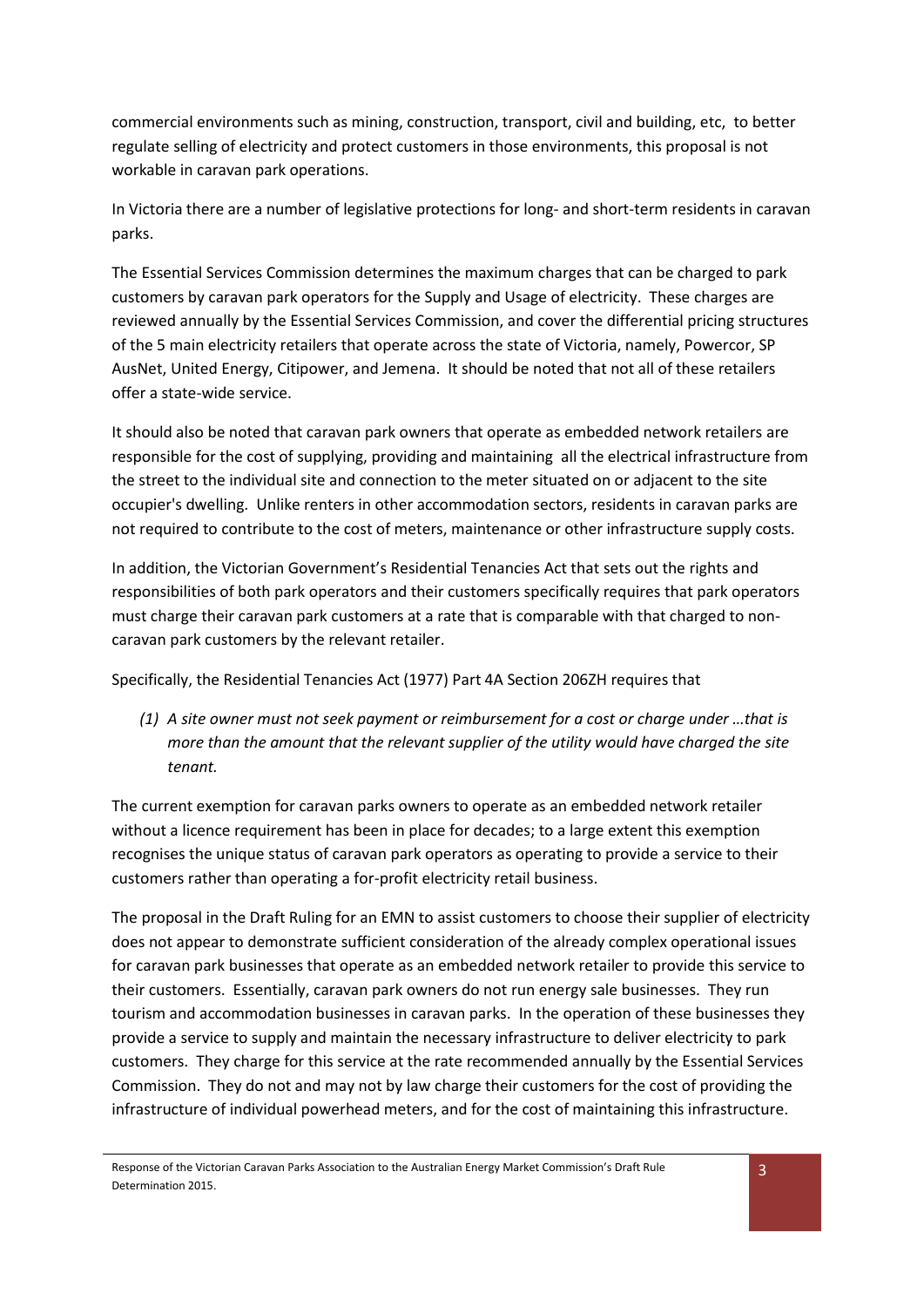In addition, the Draft Ruling appears not to recognise that the 5 retail suppliers of electricity in Victoria do not all operate across the state; an attached map shows that specific locations in which each operate. The proposal for an EMN to assist park residents to choose an alternative supplier to that currently operating in the area is therefore not always practical, or may involve the resident in significant cost to purchase their own metering equipment and other associated costs.

Our reasons then for opposing the proposal to introduce an ENM are as follows:

### **1. Provision of electricity to residents of caravan parks is not a core business for caravan park owners**

The central purpose of caravan parks is to provide accommodation – both long-term and short-term to visitors and residents. Providing a supply of electricity to residents of caravan parks is not a core business operation of caravan park owners. It is not a business operation in itself, but rather a supply to residents of a necessary amenity to render comfortable and safe site occupancy.

Park owners must provide the infrastructure for the supply of electricity to residents on meters that can be separately read for billing purposes. They must, by government regulation regularly read the meters, provide detailed invoices, and supply receipts.

The Essential Services Commission annually sets the rates for charging residents for supply and usage costs. These are the maximum rates that can be charged.

The administrative tasks associated with supply and maintenance of infrastructure, provision and maintenance of meter, reading meters and invoicing accordingly, issuing receipts and following up late payments are onerous and do not provide a financial compensation that is out of alignment with the work involved.

There has been no demonstrated evidence provided to VicParks that the current system of operation as an embedded network disadvantages residents of caravan parks.

Specifically, the Residential Tenancies Act (1977) Part 4A Section 206ZH requires that

(2) A site owner must not seek payment or reimbursement for a cost or charge under …that is more than the amount that the relevant supplier of the utility would have charged the site tenant.

### **2. There is not a choice of retail electricity suppliers available across the state of Victoria to residents of caravan parks**

This lack of choice forms a major barrier to providing choice of retailer to caravan park residents in large areas within the state. In essence, there is frequently no competitive retail market for an EMN to exploit, and if there was, the cost to the resident of duplicating the supply and metering equipment for an alternative supplier would be a financial disincentive.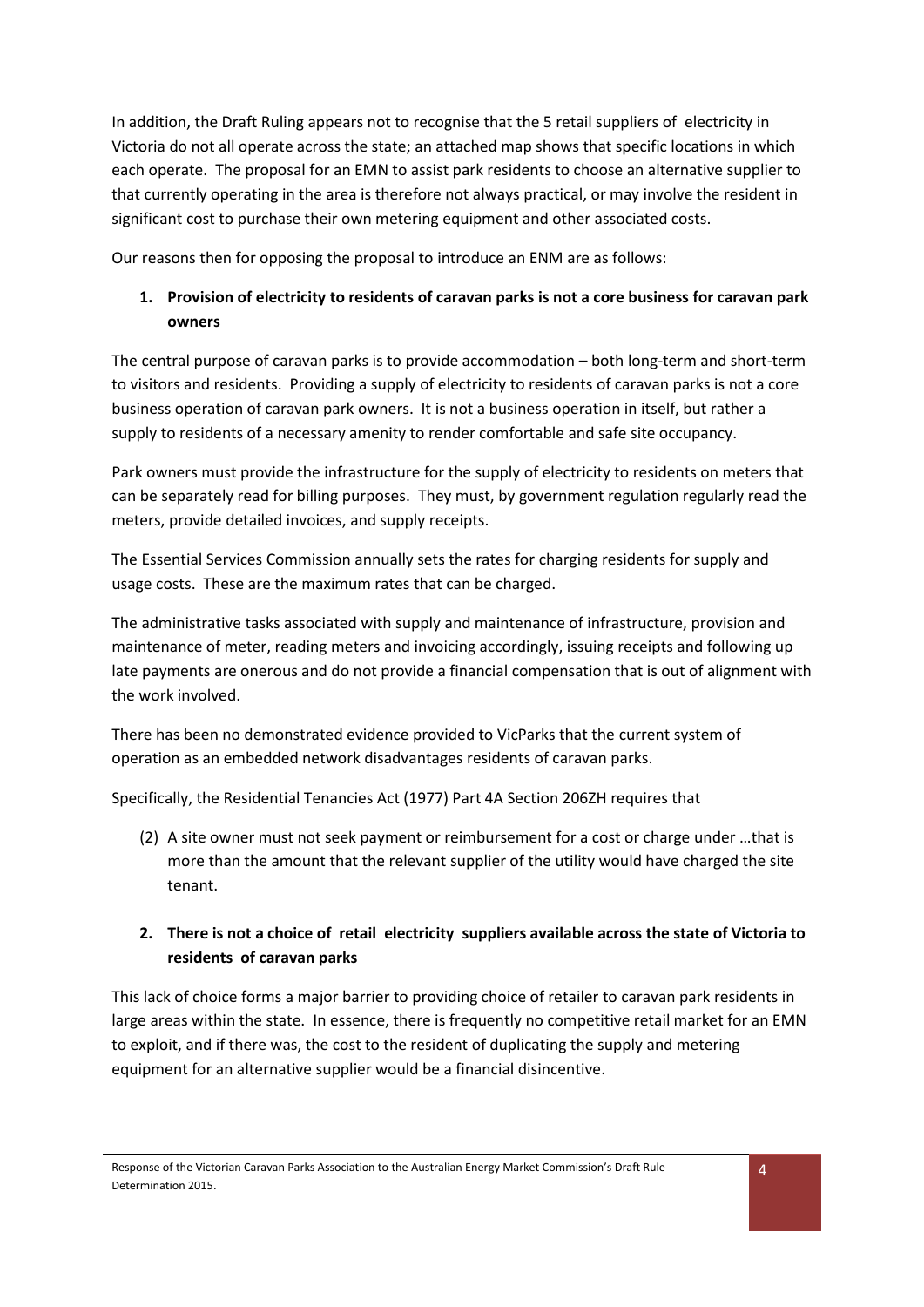## **5. Concluding Remarks**

An independent survey of the caravan park industry in 2012 indicated that more than 70% of caravan parks in Victoria are owned and managed by husband-and-wife teams that realise a relatively low economic return for the long hours worked in the business. Any proposal to add additional requirements such as an EMN operation to this industry flies in the face of current federal and state government attempts to reduce the level of red tape and regulatory burdens that impact heavily on small business owners.

We note that the proposal for the introduction of EMNs to assist customers to assess options for accessing the competitive retail market does not distinguish between embedded network suppliers such as caravan parks that provide the service of supplying electricity to customers as an inherent requirement of their business in order to ensure the liveability of the caravan park residency for tenants, and those embedded network retailers for whom the supply and sale of electricity appears to be part of their commercial offer to tenants.

We respectfully submit that the relatively low level of notified system failures by caravan park owners in delivering a reliable supply of electricity within the pricing regime set by the Essential Services Commission is low and does not call for the introduction of an EMN-managed regime in response.

In our view, the current system could be effectively strengthened to support those residents in caravan parks who are dissatisfied with the current service levels and pricing regimes through an expansion of the role of the Ombudsman, to provide an effective dispute resolution process that is simpler and inexpensive. We believe that the majority of caravan park owners would welcome the option of an independent third-party to hear and mediate solutions to consumer complaints, and decide the degree to which they have substance, as opposed to a misunderstanding of the billing process and the applicable rates in place for usage and supply. Whatever is put in place should not diminish the benefits that are provided to the majority of satisfied customers, but should help any consumers who may be caught in embedded networks that do not in their view appear fair and beneficial.

We would further suggest that caravan park owners be required to provide specific information to residents at the time of their move into the park, on the nature of the supply of electricity as an embedded network retailer, the rates as determined periodically by the Essential Services Commission, their limited opportunities in many regional areas for selecting an alternative supplier at a reasonable cost, and their avenues for lodging any complaint. This would provide greater transparency for residents and provide information to assist them in any related decisions.

Our association would be happy to lead this process, and would develop the necessary information pack and educate members about their responsibility to provide this information to residents.

To date, the available technology (purchased entirely at the cost of park owners to allow separate metering of each site in order to provide individual invoices based on usage by each tenant) has not provided opportunities for alternative technologies to measure capture of renewable energy that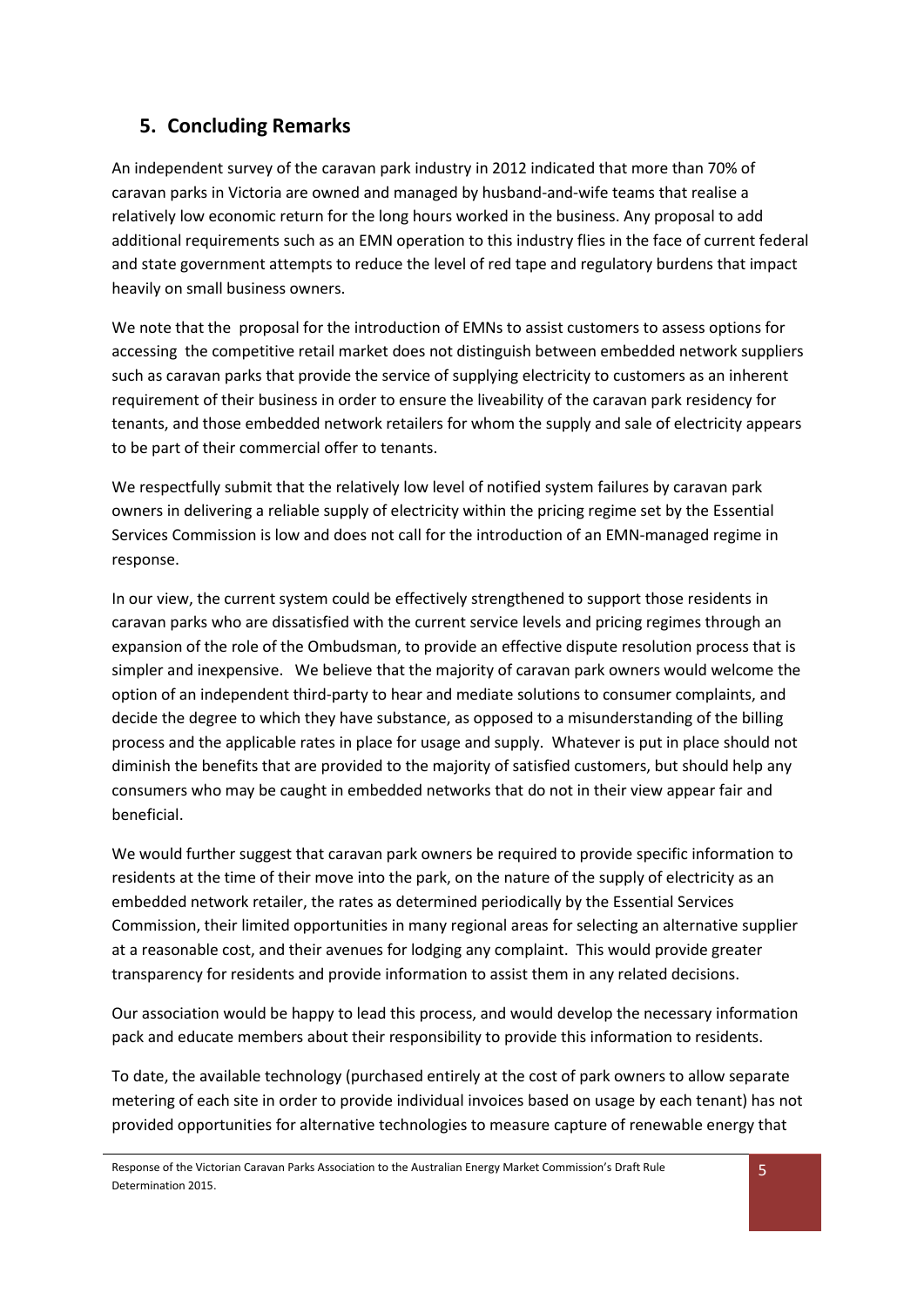might reduce power bills. However this association has played a pivotal role in assisting with ground-breaking research undertaken by Goulburn Valley Community Energy in partnership with Monash University, to measure power usage and recommend ways to reduce power bills for residents in caravan parks.

#### **In Summary:**

- 1. The Victorian Caravan Parks Association does not support the introduction of EMNs to provide caravan park residents with access to s competitive retail market that is simply not available across the state of Victoria.
- 2. We see no demonstrated need in the Draft Rule to introduce any such form of third-party operation in the provision and supply of electricity to residents in caravan parks to support this proposal. Furthermore, we contend that for the majority of caravan parks, the operation the embedded networks and exempt selling is fair and beneficial for residents of caravan parks.
- 3. We support a higher level of consumer protection measures be put in place, to include a requirement that all residents be made aware at the time of commencing their tenancy of the operation of the embedded retail network, the pricing structure) which must comply with the rates set by the Essential Services Commission), and information about how to access a Complaints Resolution process if required.
- 4. We support a broadening of the powers and jurisdiction of the Ombudsman to manage the interest of residents in embedded networks, and to provide a third-party view of the legitimacy of the complaint to assist the interest of the caravan park owners.
- 5. We caution against further regulatory impact caused through the introduction of any additional regulatory regime that might add to the significant regulatory burden already in operation for caravan park owners. The freehold property values of the prime land upon which many park businesses operate continues to escalate, and the impost of additional red tape and regulatory requirements could see park owners sell their businesses to developers who have other uses for the land. This would effectively limit the tourism sites that bring income to regional towns, and also limit the availability of affordable accommodation for sections of the community who have very few other options.

Again, thank you for the opportunity to comment on the proposals in the Draft Ruling. Please contact me on 03 9372 3420 if further information is required.

#### Elizabeth White

Chief Executive

Victorian Caravan Parks Association Inc. Suite 8, 88 Dynon Road, West Melbourne VIC 3003 Tel. (03) 9372 3420 Fax. (03) 93769794 Email [elizabeth.white@vicparks.com.au](mailto:elizabeth.white@vicparks.com.au) Website www.vicparks.com.au

Response of the Victorian Caravan Parks Association to the Australian Energy Market Commission's Draft Rule Determination 2015.